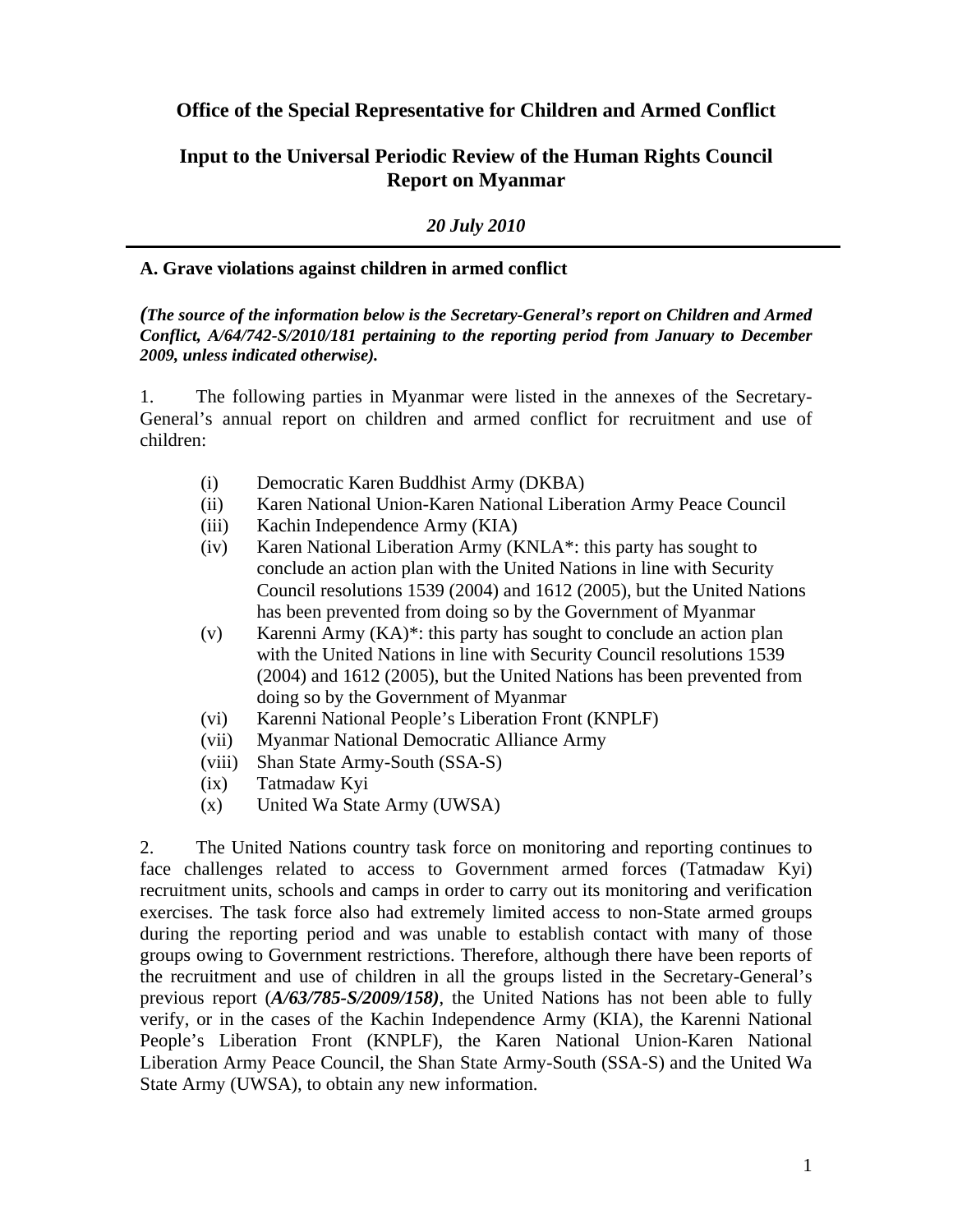3. New information received by ILO indicates that recruitment and use of children by the Tatmadaw Kyi continued between January and December 2009. Reports have been received from Shan state (north) and Ayeyarwaddy division, indicating that the Tatmadaw Kyi is ordering Village Peace and Development Council chairmen to organize mandatory military trainings for village militias known as "Pyithusit". A trend may be emerging in both those regions, where adult males, who are the primary breadwinners of the family, are unable to attend the military training sessions and are sending their children instead. There are also reports that in some instances in Ayeyarwaddy division, children who have completed the village militia training are being recruited into the Tatmadaw Kyi. The country task force is still attempting to verify those reports.

4. ILO has verified a report that an under age boy who was recruited into the Tatmadaw Kyi and had taken a direct part in hostilities, had been convicted of murdering a colleague and sentenced to death. The sentence has not yet been carried out and the case has been urgently raised by ILO with the Government authorities in respect of his recruitment, his treatment under the law and his future.

5. In Kayin state, information received indicated that the Democratic Karen Buddhist Army (DKBA) had scaled up its recruitment efforts and many children reportedly have been recruited in 2009. The reports also indicated that DKBA was actively recruiting in order to meet the quota of 6,800 soldiers to form border guards under the command of the Tatmadaw Kyi as part of a plan allegedly agreed by the Myanmar Government and some non-State armed groups. Many children, all armed, were seen working for DKBA-run businesses, in particular DKBA-run toll gates. In one of the townships in Kayin state, locals estimate that at least 50 children are working for DKBA in their township alone. The country task force has verified four cases of recruitment of children from 10 to 16 years of age, including one girl, who were used as porters.

6. Reliable information received in March 2009 through the country task force indicated that every household in Myanmar National Democratic Alliance Army (Kokang Army) areas with more than one child has to provide at least one child to the group. According to the reports, both boys and girls, including those under 15 years of age, are recruited and families that have more daughters than sons will, in most cases, send their girls. Some child soldiers have also been witnessed manning the Kokang Army checkpoints during the clashes in Kokang state in August 2009. However, since the defeat of the Kokang Army shortly thereafter, there are indications that the group has disintegrated and it is unclear as to what has happened to the child recruits.

7. On 18 April 2009, the Executive Committee of the Karenni National Progressive Party (KNPP) issued a press release, in addition to a communiqué sent to my Special Representative in February 2009, highlighting the fact that it has invited the United Nations on several occasions to monitor its military bases and areas of operations, has offered open and independent access for compliance verification and has expressed its willingness to have an dialogue with the United Nations. It noted that, in accordance with the Karenni state constitution, article 29 (5), all under age children shall be free from conscription into the Karenni Army and appealed for the group to be removed from the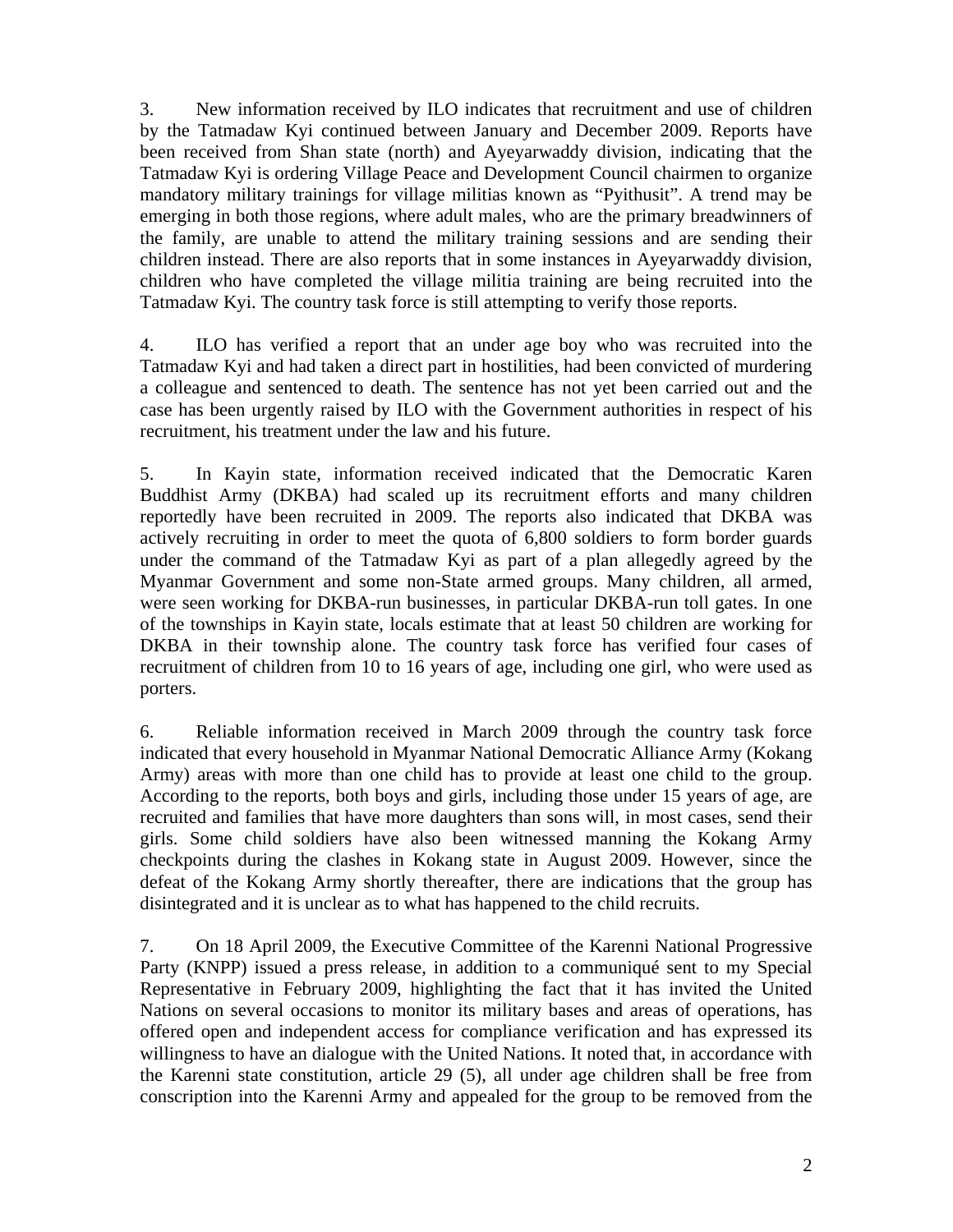annexes. On 25 April, the Karen National Union (KNU) issued a similar press release, in addition to calling upon the Government of Myanmar not to limit United Nations access to its areas. The groups also committed to investigate any allegations of child recruitment received. During the reporting period, a boy 14 years of age was confirmed present in KNU as was a boy 17 years of age in KNPP.

8. Villagers and internally displaced persons, including children, in locations along the eastern border areas of Myanmar continue to suffer serious threats to their lives from the effects of the use of anti-personnel mines. Karen National Liberation Army (KNLA), Tatmadaw Kyi and DKBA soldiers have been responsible for laying mines in Karen areas. Two cases of boys 13 years of age, maimed by landmines, were recorded during the reporting period. It is important to note that, owing to the limited scope of data collection and the lack of access to contested and ceasefire areas of the country, there may be more casualties that remain unreported.

9. Since the clashes in Kokang in August and the resulting tension that had spread to Wa state, local district authorities in Wa have prevented access to the north-western area that is close to the border with China because of the scaling-up of the United Wa State Army (UWSA) presence. As a consequence, food-for education programmes, benefiting around 1,450 children from 46 community schools in that area, were suspended.

### **B. Dialogue and action plans to halt the recruitment and use of children, as called for in Security Council resolutions 1539(2004), 1612 (2005) and 1882 (2009)**

10. A draft action plan is under discussion with the Working Committee on the Monitoring and Reporting Mechanism of the Government of Myanmar. On 26 November 2009, the Government agreed to undertake the following steps identified in the draft action plan: to appoint a focal point from the Office of the Chief of Military Affairs Security, in addition to representatives from the Ministry for Foreign Affairs and the Ministry of Social Welfare and Resettlement; to cooperate with the United Nations so as to strengthen birth registration systems that facilitate age verification during recruitments; to provide awareness training on child rights and protection at all military recruitment centres and training schools; to issue directives stipulating disciplinary measures for recruiters and violators to all military divisions on the prohibition of recruitment of minors; to facilitate in-country access on specific requests by the United Nations, in conjunction with states and divisional coordination committees; and to facilitate visits by the United Nations to Government recruitment centres and military sites. **Those positive commitments to the draft action plan should be accelerated and finalized in an urgent manner.**

# **C. Release of children**

11. In Myanmar, according to official reports made available by the Ministry for Foreign Affairs, 87 child soldiers were released through Government mechanisms from January to December 2009. Progress has been made with respect to those reports, as they now include addresses and other contact details of the children, which assist the United Nations in verifying the release and in tracing the families of the children. In addition,